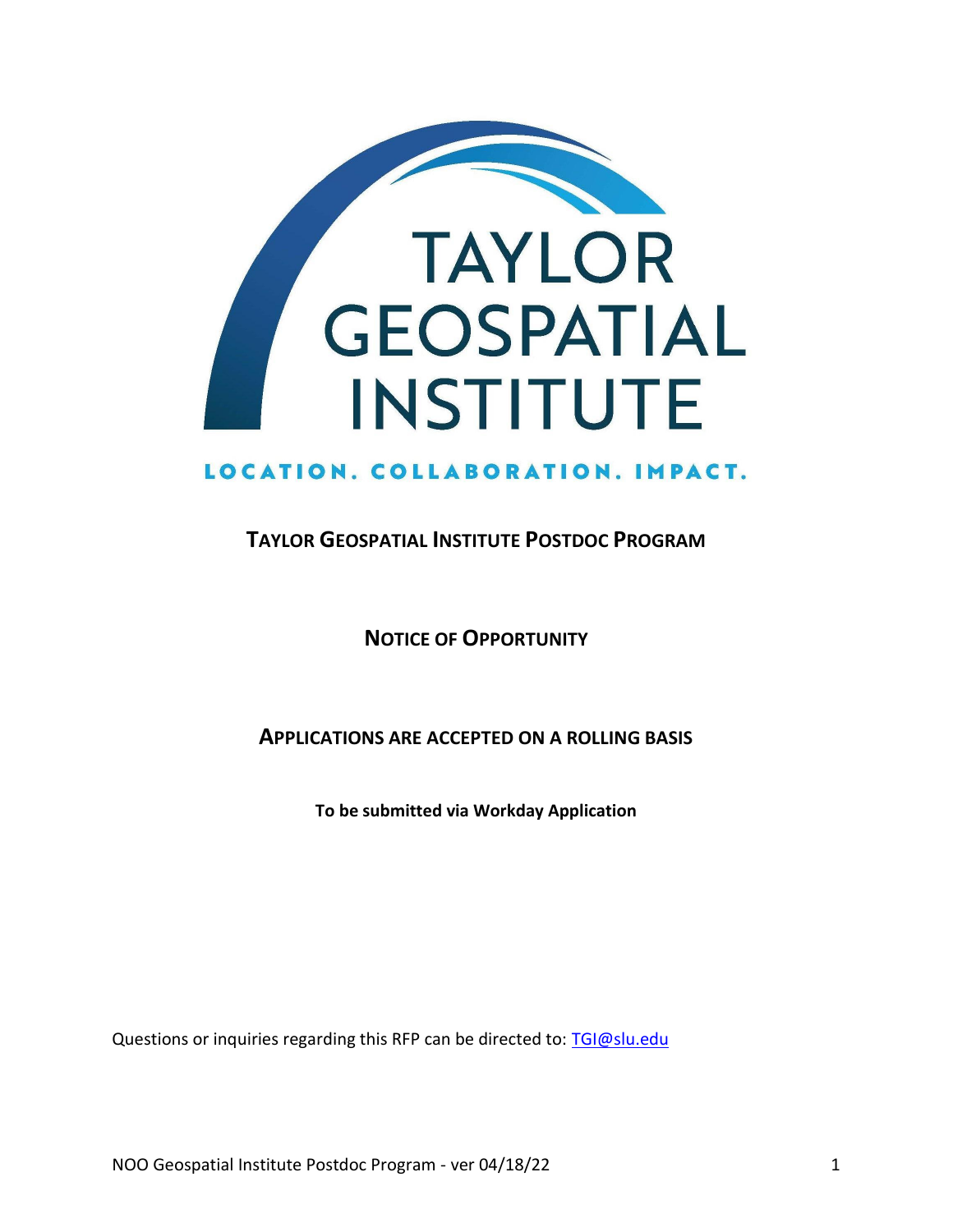#### **BACKGROUND**

The Taylor Geospatial Institute (TGI), the nation's leading academic center for geospatial science, is committed to making St Louis a global center of excellence in geospatial science research, education, and innovation. The St. Louis region is well-positioned to become the nation's geospatial 'Silicon Valley' as laid out in the June 2020 "GeoFutures Strategic Roadmap," a plan for strengthening St. Louis's competitive advantage in geospatial research and technology. For more information on the Institute please visit [www.taylorgeospatial.org.](http://www.taylorgeospatial.org/)

To achieve this goal, the Taylor Geospatial Institute is announcing a Postdoc program that is designed to support local faculty in their research projects in core geospatial science and applied domains [\(www.taylorgeospatial.org/research/\)](http://www.taylorgeospatial.org/research/). Saint Louis University envisions building a worldclass, interdisciplinary geospatial science research collaborative to address scientific and societal grand challenges (e.g. food security, supply chain resilience, health equity, and national security). The purpose of the Taylor Geospatial Institute postdoctoral program is to bring distinguished researchers in geospatial science core or adjacent fields to the St. Louis region, develop the next generation of scientific leaders, and catalyze regional collaboration to accelerate the St. Louis region's development as a global geospatial center of excellence.

This program is another step to demonstrate our commitment to advancing the geospatial sciences.

#### **APPLICATION PROCESS**

Applications are accepted on a rolling basis. Please apply to the Postdoc position on the Saint [Louis University Careers](https://slu.wd5.myworkdayjobs.com/Careers) website (search for geospatial and find the postdoc position).

The applicant must complete the requested application information and must also include the following as one pdf attachment:

- 1) a cover letter
- 2) a resume/curriculum vitae
- 3) 3-page research project proposal (title, contact info, project summary, research plan including specific aims, preliminary work, potential outcomes, and potential faculty advisor at Saint Louis University or the affiliated institutions)
- 4) 1 letter of recommendation from the applicant's Ph.D. mentor.

After completing the online application, please email your cover letter, resume/CV, and research project proposal to [TGI@slu.edu.](mailto:TGI@slu.edu)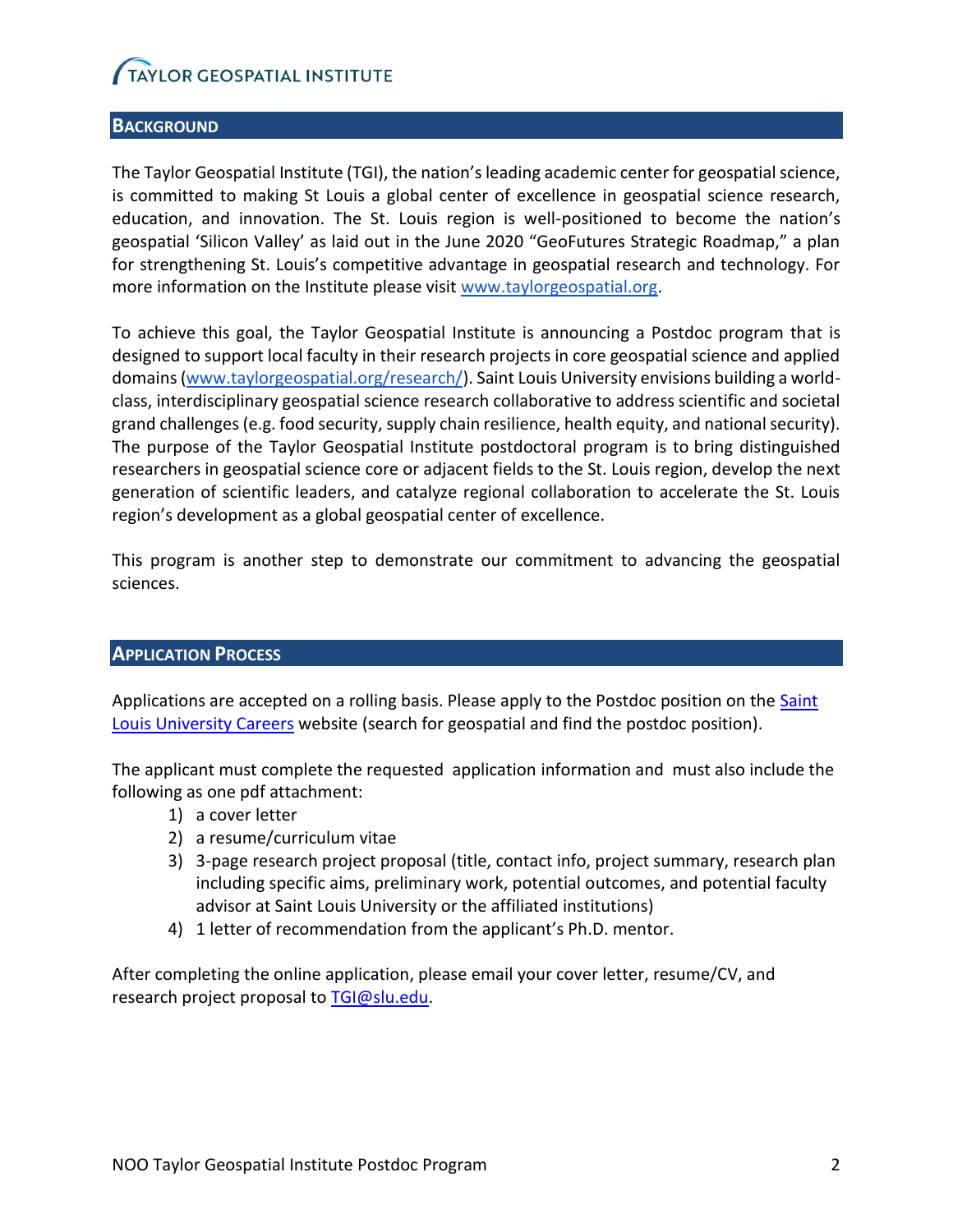#### **RESEARCH PRIORITIES AND SCOPE**

The Taylor Geospatial Institute aims to address grand societal challenges in food systems, health systems, and national security using cutting-edge geospatial technologies, data, and analytics and to build upon the broad existing research strengths in the St. Louis region. The goal is to advance core geospatial science and adjacent fields while fostering research that can improve food security, advance health and social equity, and strengthen supply chains, smart cities, and resilient communities.

Applicants are encouraged to read the research priority areas provided in Appendix A.

Postdoc proposals should have a strong geospatial component that should include:

- 1) developing new geospatial tools (software, algorithms) that advance geospatial science,
- 2) designing and developing sensors or robotic platforms to generate new data, or
- 3) using location-aware datasets to address societal and scientific challenges.

Proposals that aim to conduct applications, projects, or fundamental research that do not require geospatial data or tools will be deemed noncompliant and either returned without review or declined after review.

#### **DETAILS OF THE POSTDOC PROGRAM**

Postdoctoral researchers are the cornerstone of a university's research portfolio and important for producing future prominent scholars. To accomplish its vision of advancing geospatial science, the Institute is looking to fill six postdoctoral positions through a competitive evaluation process. The postdocs are expected to support collaborations with partner universities, industry, and other relevant entities.

The successful candidates are expected to work with the faculty, principal investigators, and students in the Institute to lead research activities, collect and analyze data, draft manuscripts for publication, and contribute to proposal writing and the Institute's research mission.

The top applicants to the postdoc program will be matched to the most TGI associates from the eight partner institutions. The Taylor Geospatial Institute has a growing list of TGI associates that can be found at this link: [www.taylorgeospatial.org/tgi-associates/.](http://www.taylorgeospatial.org/tgi-associates/) The content of the applicant's research project proposal will be used to match the winning candidates to a faculty mentor.

Ideal candidates will have a Ph.D. in geospatial science, or a related field, applied to one of the priority research areas outlined in Appendix A (food systems, health systems, and national security).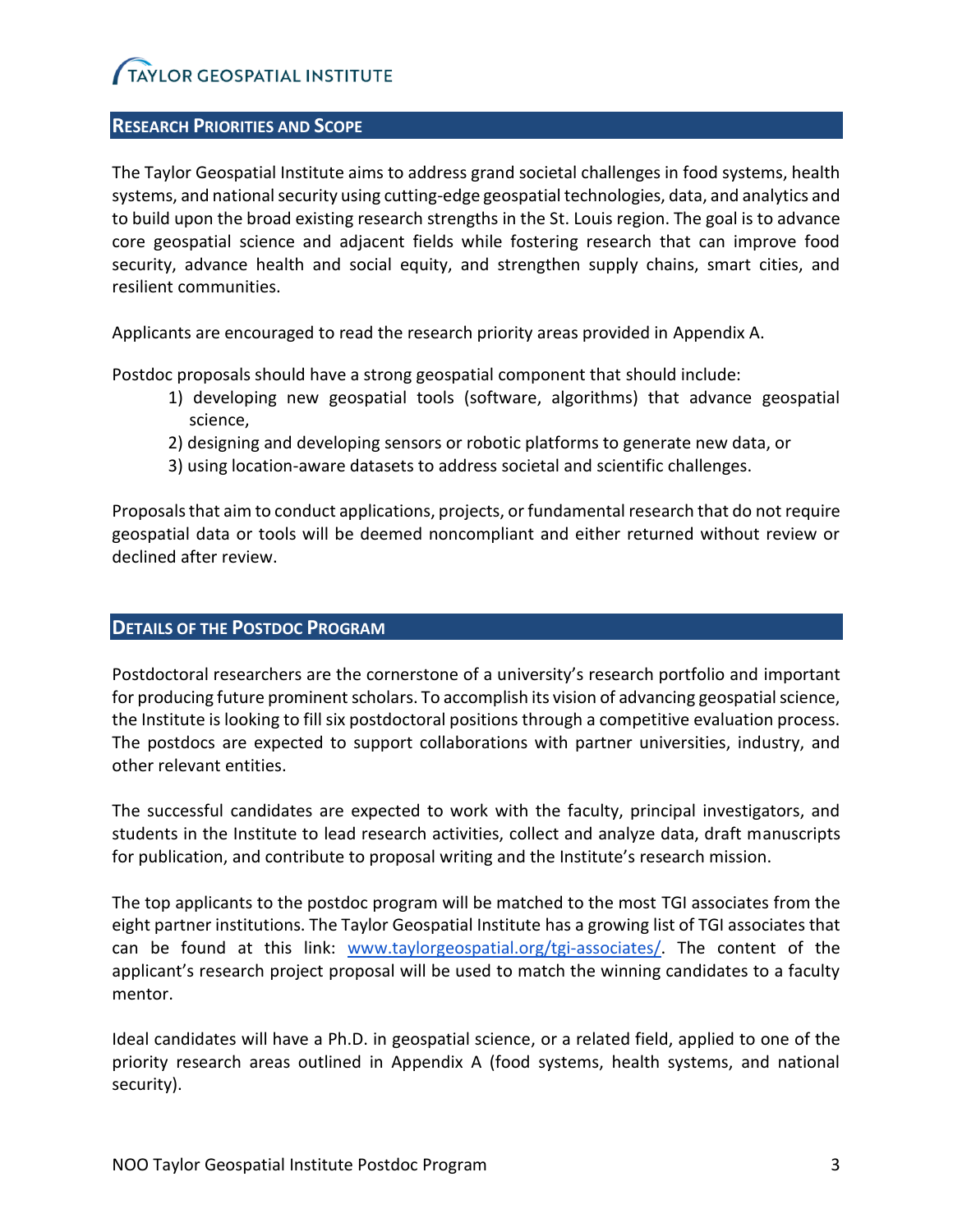The successful candidates will be employed by Saint Louis University and receive visitor credentials at affiliated institutions. The postdoctoral fellows will work among faculty collaborators from partner institutes and are expected to spend time at different campuses as needed during their residence.

The position is for 12 months, with the possibility of extension based on satisfactory performance and funding availability. Upon completion of the program, the Taylor Geospatial Institute in collaboration with their faculty mentors will help with the postdoc fellows' transition to a career pathway that is in line with the fellow's professional development and interest. The position start date is Summer or Fall 2022 but could be sooner if the candidate is available.

The successful candidate will be part of a cohort of six postdoctoral researchers that will meet periodically (regardless of their final institution) to take part in professional development activities, career mentorship, tours of research facilities, industry visits, and interactions with the St Louis region's academic research ecosystem.

#### **STIPEND AND ALLOWANCES**

The position provides a nationally competitive salary, fringe benefits, and funding to support their research including travel support. The total fellowship amount is \$81,000 per year consisting of three components:

- A stipend of \$57,000 per year paid directly to the postdoctoral fellow on a monthly schedule;
- Fringe benefits of about \$18,000 per year (varying annually), which covers the expenses for health insurance, dental and/or vision insurance, retirement savings, and dependent care;
- Research allowances of \$6,000 per year intended to cover expenses related to supplies, computing resources, minor equipment (e.g., laptop), travel, publication charges, subscription fees, or data collection.

The Taylor Geospatial Institute will provide the fellows with a modern office, research facilities, workstations, and access to data collection and analytics services as needed.

#### **FREQUENTLY ASKED QUESTIONS**

**Question: Can I apply if I am currently a postdoc at SLU or an affiliate institution?**  Yes. Your work does have to be related to the research focuses described in Appendix A.

#### **Question: Does my research project have to match the research focuses in Appendix A?**

Yes, but we are open to unique projects that use geospatial technologies in novel ways or focus on developing geospatial tools (software or algorithms) that advance geospatial science.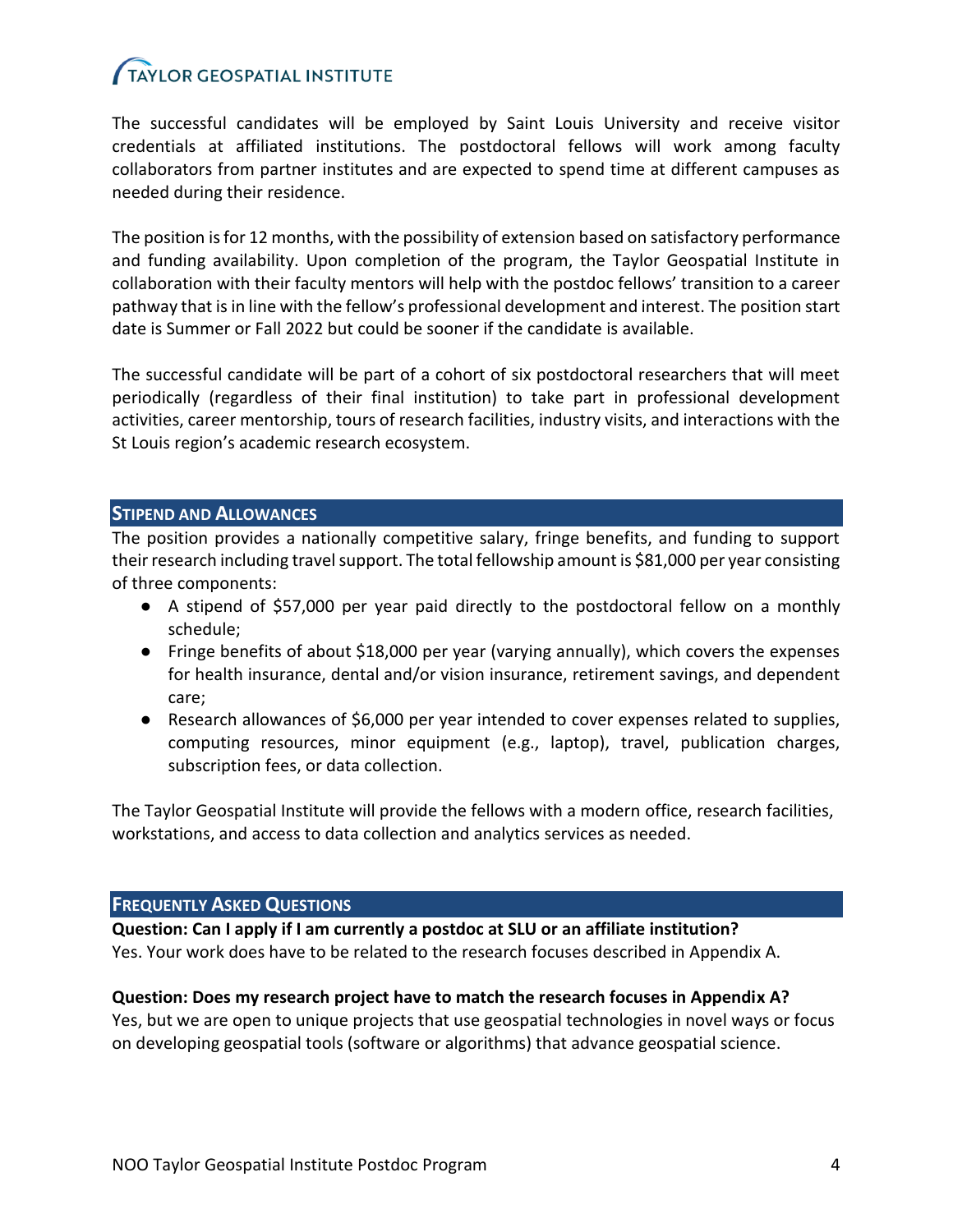### **APPENDIX A – RESEARCH FOCUS AREAS**

#### **OVERVIEW**

Building upon the St. Louis region's competitive strengths, the Geospatial Institute will address grand societal challenges in food systems, health systems, and national security with cuttingedge GeoAI and data analytics techniques. The Institute will generate research to improve food security, health and social equity, and build smart cities and resilient communities, and promote economic development through translation to commercial application and by training the next generation of the workforce (Figure 1).





#### **FOOD SYSTEMS**

Everything comes from plants, not just the food on our dinner table, but everything from medicine, meat, to the strongest rubber used in spaceships. One of the most challenging global problems today is feeding the growing global population, which will require increasing agricultural output by 70% in the next several decades. Food security is also an important national security issue and a major cause of social instability in many parts of the world. To address this challenge, we need to revolutionize the way we grow crops. We need to: create better crops that can thrive in the future climate with less water; utilize big data, advanced algorithms, and cloud computing at scale so we can monitor crops to improve yield and optimize resource

use; and develop geospatial artificial intelligence to teach crops how to adapt to changing environments. To accomplish these goals, we must develop the capability to effectively harness big data and turn that into actionable crop intelligence with precision and speed. This important technology should help address our societal needs and improve our quality of life.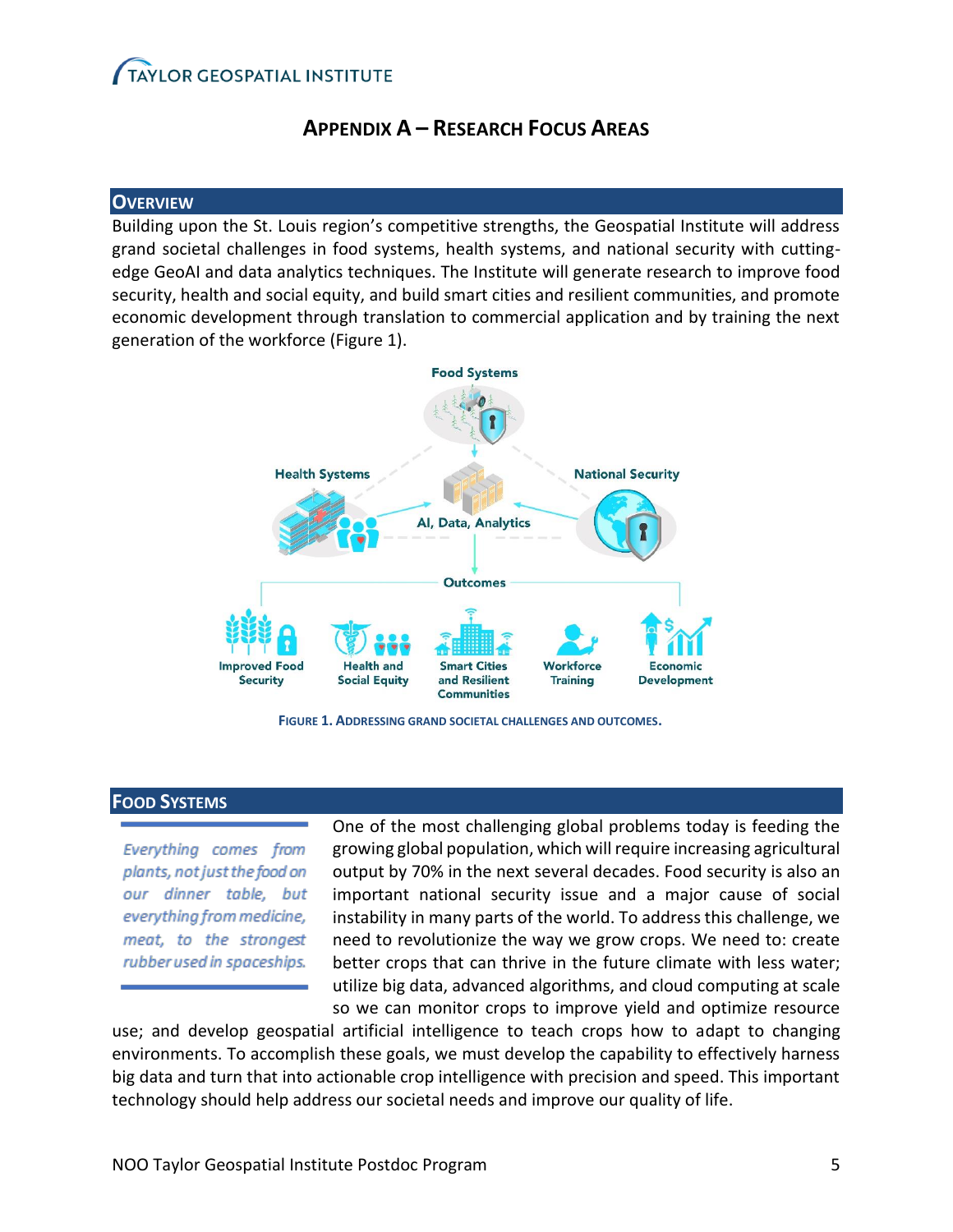Geospatial science is fueling innovation and adaptation in food security and agriculture ecosystems by enhancing efforts to develop new crops and improve existing ones that meet both economic demands and ecological requirements. Data-driven AI, multi-scale imaging from satellites, drones, and ground robots have pushed the envelope of technological developments. These advances can automate crop monitoring and compute precision farm directives for every farm in the world every week, covering about 1.76 billion hectares, and show farmers when to plant, fertilize, and harvest, as well as what their crop needs to improve yields and reduce input costs. With this technology, farmers can increase yields as much as 35% while lowering costs up to 25% using precision fertilization.

The St. Louis region boasts more than 1,000 plant science Ph.D. researchers, extensive research infrastructure, and a booming agtech sector, and thus is widely recognized as an international epicenter of agriculture research. The Geospatial Institute will build on this strong foundation, expanding on existing partnerships with regional institutions including the Donald Danforth Plant Science Center and regional universities, to address key challenges in food and ecosystem security including crop adaptation to changing climates and enhanced ecosystem functioning of our agricultural systems. Geospatial science is a powerful tool that is required to leverage agriculture as a means to combat climate change, regenerate soils and water systems, and reduce human impacts on biodiversity, while simultaneously producing food.

#### **HEALTH SYSTEMS**

Human health is largely determined by where we were born and live. From the air we breathe to the water that we drink, these resources are the building blocks of our health. Geospatial health builds on these very complex, and now easy to measure, air quality and water access and cleanliness concepts, to enhance what we know about where we work, live, and play. Geospatial technology and science have grown our opportunities in measuring location and its influence each day as we travel through our communities. Data from smartphones and watches, activity trackers, social media, and satellite imagery can better inform the drivers of community health throughout the world. Some examples of how we continue to grow the knowledge and application of geospatial tools in health include developing and implementing multi-sensor infectious disease prediction modeling, perception health, and extended e-health tools such as telehealth and app and sensor-based tools.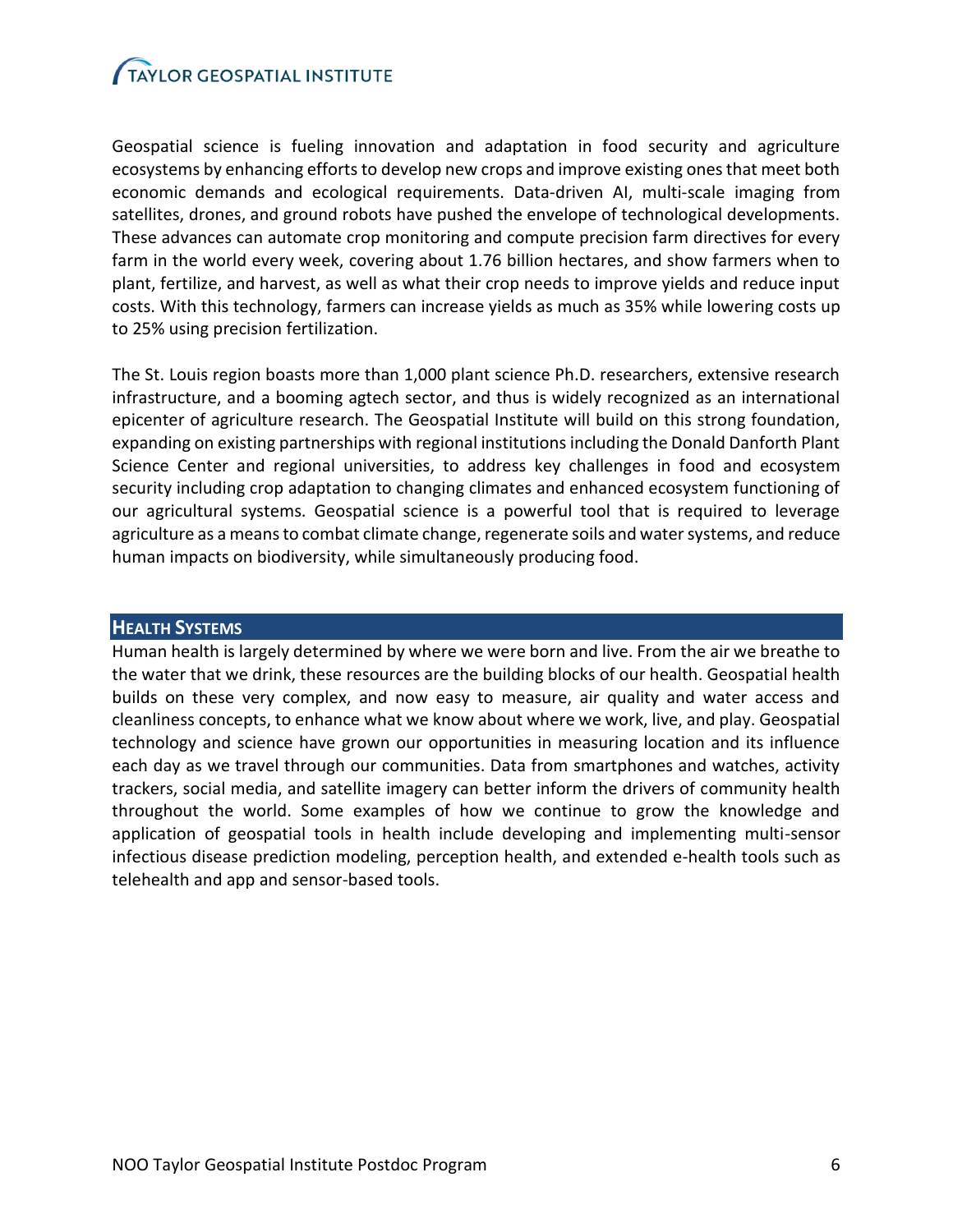Through advancements in technology, nontraditional public health and healthcare data from disparate sources can be combined to inform an early sensing system that would provide realtime COVID-19 risk assessments. The data sources include measures of community mobility such as app-based symptom tracking and contact tracing, anonymized smartphone data, geolocated social media mentions,

"St. Louis region has substantial and highly specialized healthcare industry sector with significant activities and opportunities for innovation. Geospatial visualization and analysis is critical for improving healthcare delivery and health outcomes as demonstrated by use of spatial analysis in helping to guide health responses to COVID-19 pandemic, including identifying hotspots down to specific streets." - Geofuture Roadmap

satellite imagery analyses to identify vehicle traffic patterns of health care locations, and geolocated search terms. Synchronizing these data sources and fusing them to develop real-time models provide insights into community-level COVID-19 risks. There is great value in having this type of real-time risk assessment that can be used to identify health-related risks including risks related to the global COVID-19 pandemic, and other, more local examples like food poisoning from a restaurant. This type of early sensing system can enhance health equity by providing continued real-time data and analytics to devise needed real-time interventions.

Geospatial health research informs opportunities for workforce training in disaster preparedness and linking a trained workforce to locations where there is a need for healthcare workers. The tools we are devising will assist in growing, training, and preparing a workforce prior to arrival in locations that are experiencing disasters and other needs. The COVID-19 pandemic highlighted the lack of infection control preparedness. These tools and skills are necessary to have comprehensive response plans for a diverse workforce. For example, advanced supply chain management techniques for diverse health-related needs can also being explored. In addition to training and linking the workforce to locations in need, we are conducting a vaccine optimization study that leverages community mobility as a predictive and prioritized variable in the way vaccination allocation decisions are made. These types of analyses can be applied to many other challenges as well.

#### **NATIONAL SECURITY AND GEOINT**

Geospatial technologies are the new macroscope to execute on NGA's vission of "Know the Earth...Show the Way...Understand the World".

In 2017, the U.S. Department of Defense (DoD) decided to locate the new \$1.75 billion National Geospatial-Intelligence Agency West (NGA-W) facility in North Saint Louis. When NGA-W opens in 2025, it will directly employ thousands of highly skilled employees. More importantly, a "geospatial ecosystem" of new knowledge-

intensive businesses is expected to grow and generate thousands of new high-skill jobs in the surrounding area.

As the home for NGA-W, St. Louis has a strong legacy in mapping, geospatial analysis, and